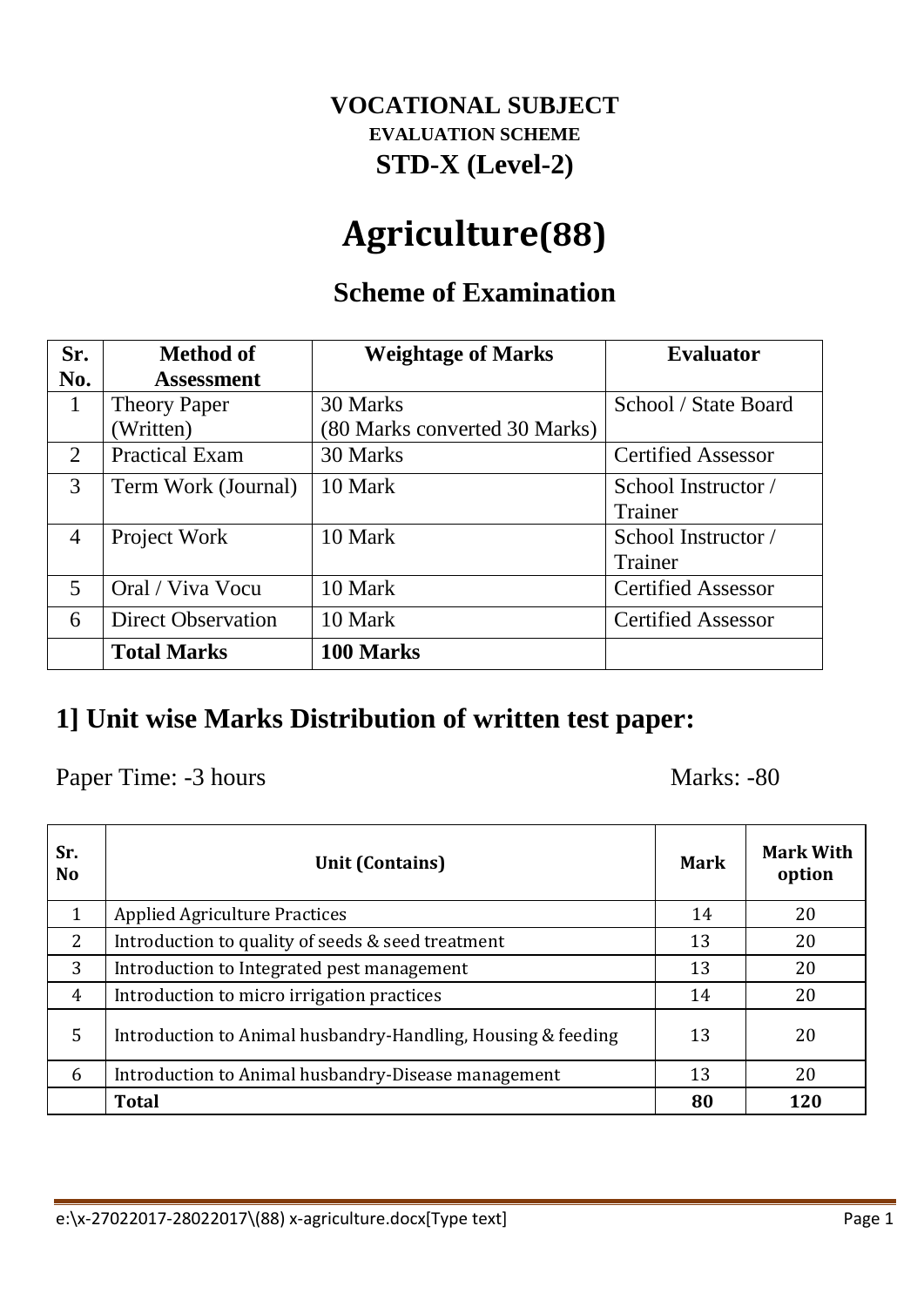## **2] Practical Exam:**

| <b>Practical Time</b><br>$\bullet$ | 3 Hours<br>$\bullet$                                                               |  |  |  |  |  |  |  |  |
|------------------------------------|------------------------------------------------------------------------------------|--|--|--|--|--|--|--|--|
| • Practical Subject                | • Agriculture                                                                      |  |  |  |  |  |  |  |  |
| $\bullet$<br>individual.           | Any one practical should be given from the text book by lot system to each group / |  |  |  |  |  |  |  |  |
| • Total Marks of Practical         | <b>30 Marks</b>                                                                    |  |  |  |  |  |  |  |  |

## **3] Term Work (Journal):**

| • Term Work (Journal)           | Journal maintained by the students during the<br>$\bullet$ |
|---------------------------------|------------------------------------------------------------|
|                                 | year.                                                      |
| • Term Work (Journal)           | Agriculture                                                |
| Subject                         |                                                            |
| <b>Total Marks</b><br>$\bullet$ | 10 Marks                                                   |

### **4] Project Work:**

- The project work given in syllabus is only for guideline.
- Candidate, with approval from the Instructor / Trainer, may choose any one project and prepare it.
- He has full liberty to prepare any useful project other than the mentioned projects.
- He may write a visit report about any nearest Industry and their product.
- One project should be compulsory for each student or a group of maximum 4 students.

**Total Marks 10 Marks**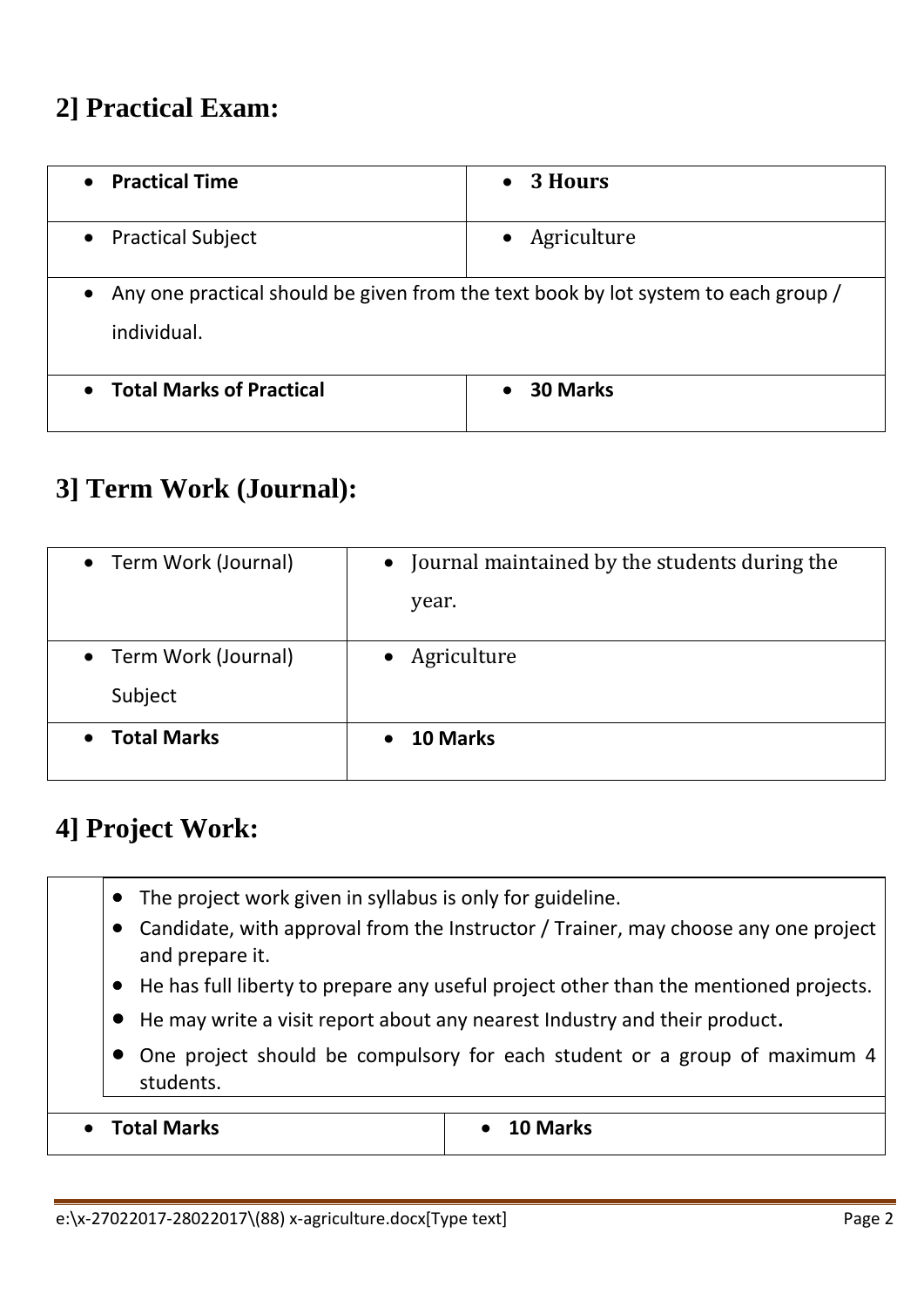# Written Test Paper - STD-X (Level-2) **Agriculture(88)**

## Question Wise Distribution of Marks.

| Sr.<br>N <sub>0</sub> | <b>Types of Questions</b>   | <b>Marks</b> | <b>Marks</b> with<br>option |
|-----------------------|-----------------------------|--------------|-----------------------------|
|                       | Objectives (1 Mark)         | 20           | 20                          |
| 2                     | Short Answer Type (3 Marks) | 24           | 36                          |
| 3                     | Long Answer Type (4 Marks)  | 24           |                             |
| 4                     | Long Answer Type (6 Marks)  | 12           | 24                          |
|                       | <b>Total Marks</b>          | 80           | 120                         |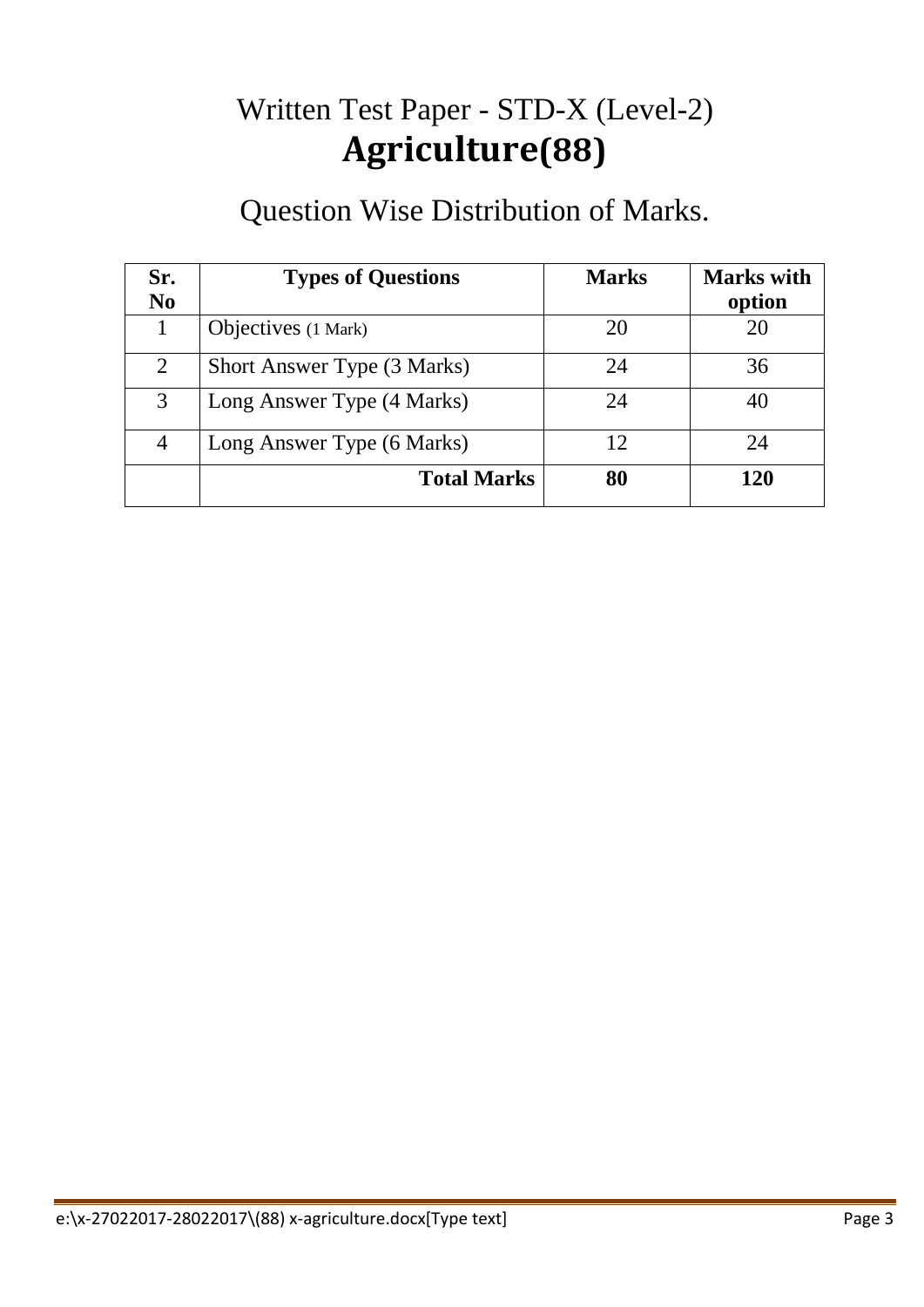## **Pattern of Question Paper**

## **STD- X (Level-2) Agriculture(88)**

|         |              |                                                                         | Marks: 80                                                                                                                 |
|---------|--------------|-------------------------------------------------------------------------|---------------------------------------------------------------------------------------------------------------------------|
|         |              |                                                                         |                                                                                                                           |
| Blanks. |              |                                                                         | 5                                                                                                                         |
|         |              |                                                                         |                                                                                                                           |
|         |              |                                                                         |                                                                                                                           |
|         |              |                                                                         |                                                                                                                           |
|         |              |                                                                         |                                                                                                                           |
|         |              |                                                                         |                                                                                                                           |
|         |              |                                                                         |                                                                                                                           |
|         |              |                                                                         | 5                                                                                                                         |
| 1.      | A)           |                                                                         |                                                                                                                           |
| 2.      | B)           |                                                                         |                                                                                                                           |
| 3.      | $\mathbf{C}$ |                                                                         |                                                                                                                           |
| 5.      | E)           |                                                                         |                                                                                                                           |
|         | 4.           | 1. All questions are compulsory.<br>B) Match the following pairs.<br>D) | 2. Draw diagrams wherever necessary.<br>Q. No. 1.A) Select the correct alternative and rewrite the sentence / Fill in the |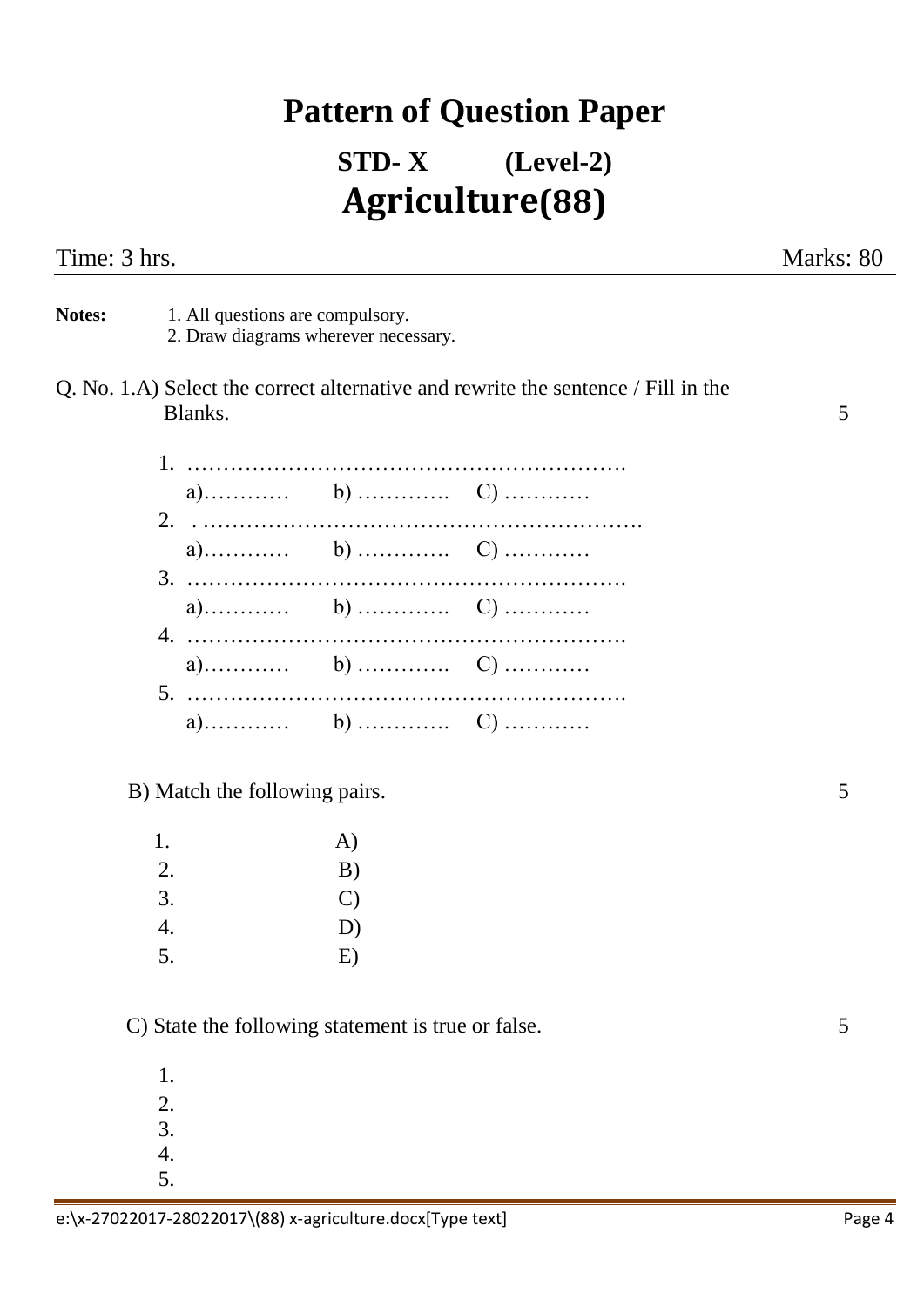- 1.
- 2.
- 3.
- 4. 5.
- Q. No. 2) Answer the following questions in short. (Any four) 12
	- 1. 2. 3. 4.
	- 5. 6.
- Q. No. 3) Answer the following questions in short. (Any four) 12
	- 1. 2. 3. 4. 5.
	- 6.

#### Q. No. 4) Answer the following questions in brief. (Any three) 12

- 1.
- 2.
- 3.
- 4.
- 5.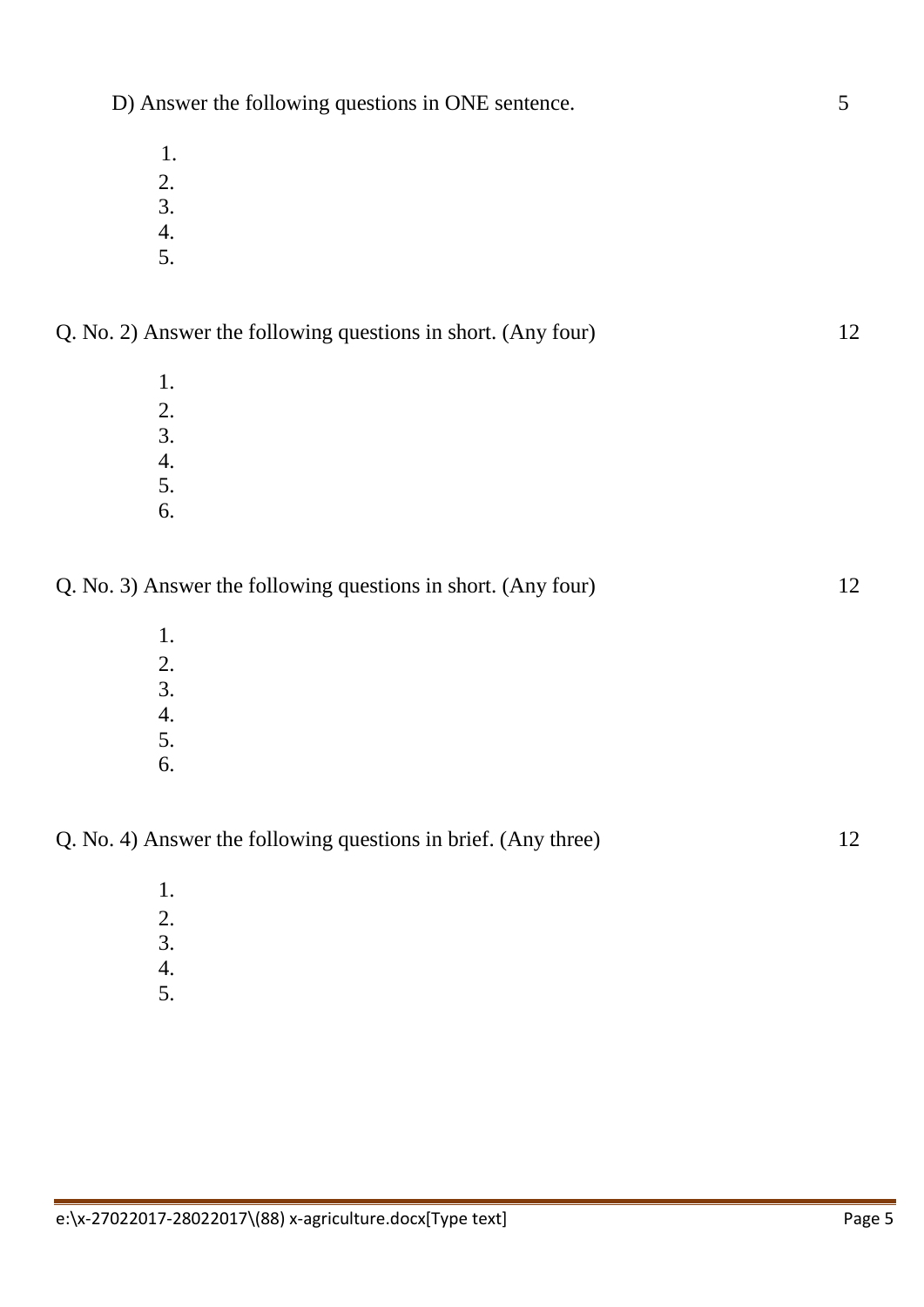- 1.
- 2.
- 3.
- 4.
- 5.

Q. No. 6) Answer the following questions in brief. (Any two) 12

- 1.
- 2.
- 3.
- 4.